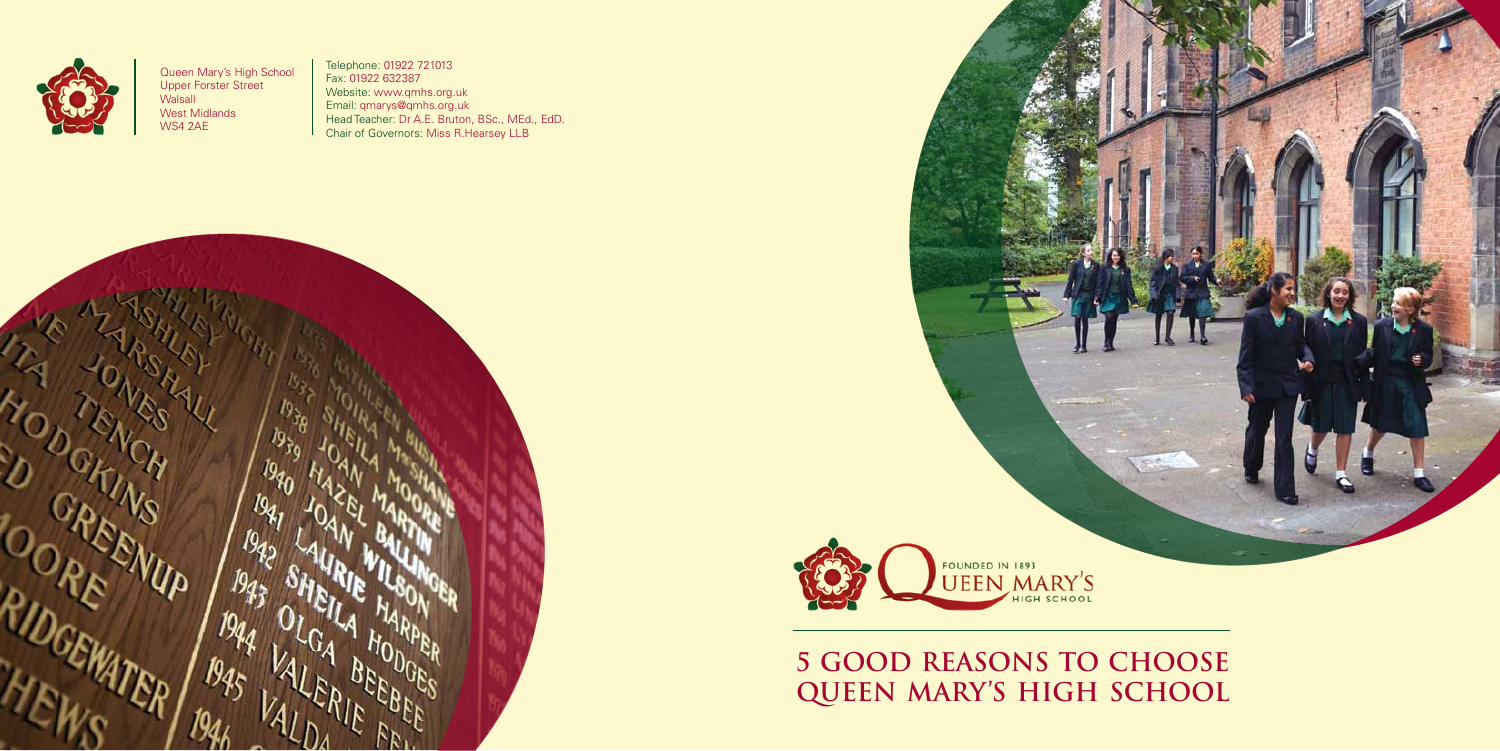**Year on year our students achieve of their very best, ably supported by staff whose focus is enabling them to demonstrate their understanding and ability. Teaching concentrates on meeting the needs of each individual as we recognise the uniqueness of each one of our students. We adapt our lessons to ensure that learning is both effective and enjoyable.**

We take pride in the achievement of each student and celebrate with them in their success.

Queen Mary's High School regularly features highly in the league tables. We are proud of our students' achievements, but our national standing is merely a by product of the success of individuals who are reaching their personal goals and in doing so, opening up avenues of progression for their future careers.

2







# **Academic Excellence**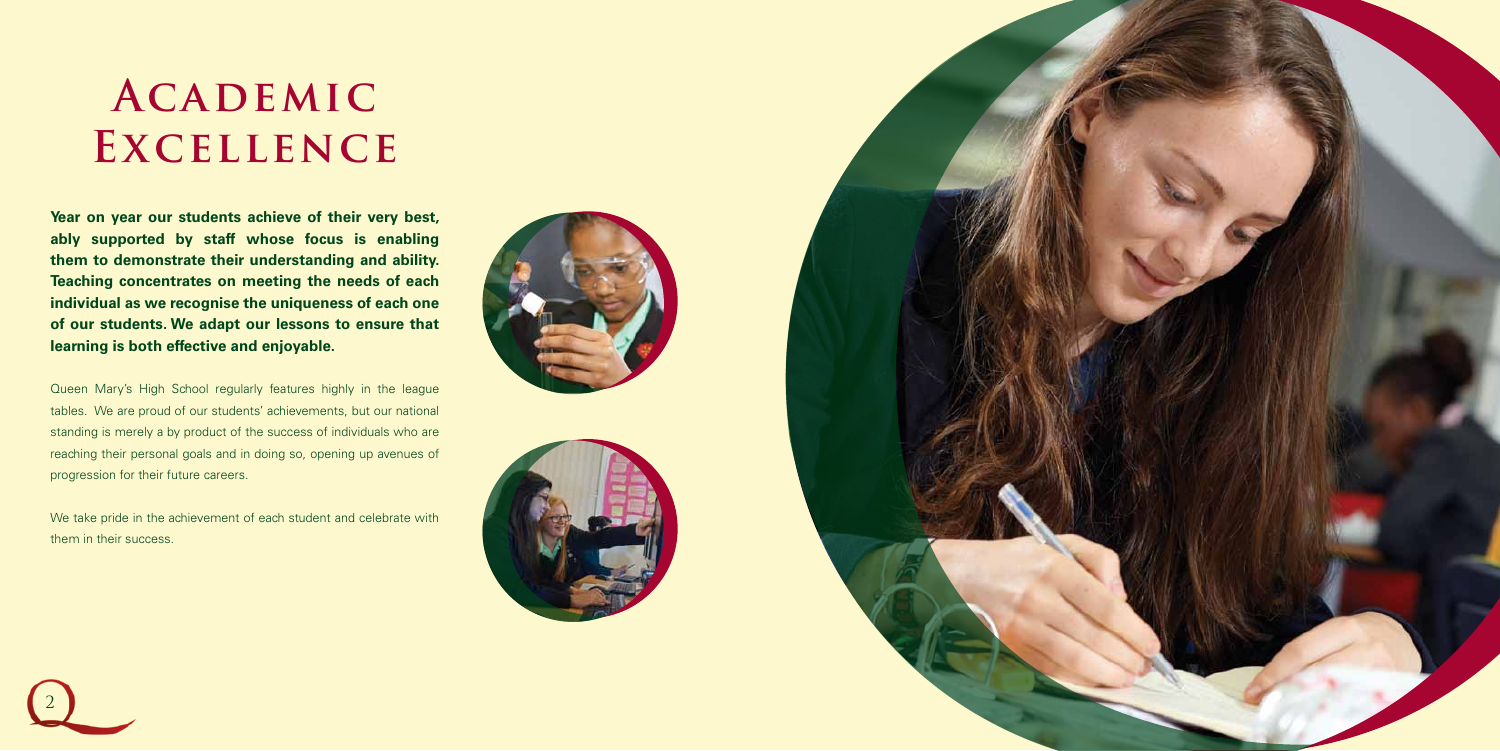

### **According to Ofsted:**

**'Students receive extensive personal support' 'Students are strongly guided and supported by the well structured academic support and pastoral care** 

We take the individual needs of our students very seriously, both in their academic work and also in a variety of other ways.

**system'** 

Lessons are designed to ensure that each student is challenged at the appropriate level as well as to provide opportunities for developing teamwork, leadership, cooperation, listening and a variety of other transferrable skills. The key element for success is enjoyment and you would see plenty of that at Queen Mary's High School.

Individual needs are also provided for through the support of our Pastoral Support Coordinators who work closely with our Personal Achievement Managers in ensuring that students have access to a range of opportunities to obtain academic or other support either through school provision or a range of external providers.



### **Exceptional care for the individual**



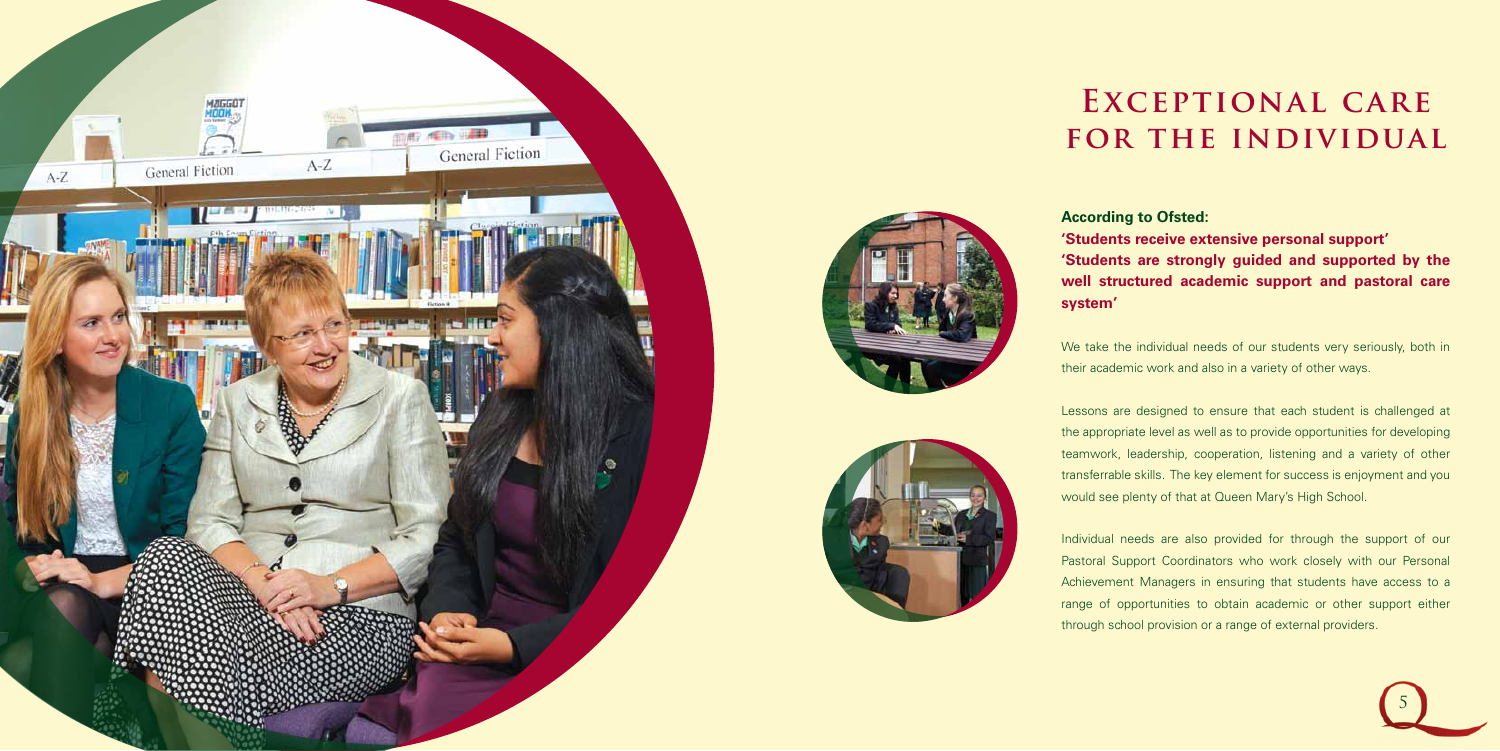6







**'All work and no play make Jane a dull girl' is a deviation from the original saying but is certainly not applicable to the life of students at Queen Mary's High School.** 

The variety of trips and visits is extensive and enables our students to develop a wide range of transferrable skills which will equip them for their lifelong pursuit of learning and success.

There are many additional activities on offer which are linked to the curriculum, these include theatre trips, lectures at local universities, study trips (for example to Auschwitz), fieldwork in geography and biology as well as the opportunity to perform with the choirs and orchestra. There are a number of trips abroad which have a subject focus; these have included Iceland, Sicily and the Battlefields of Northern France and Belgium. In addition our annual ski trip is a popular feature on the calendar which always attracts great interest from students from all year groups.

Sixth form students engage with school sports teams, become involved with drama productions and take the lead in our House Dance Competition, which is a major highlight of the year. The opportunities to take on leadership roles are extensive throughout the school and students are encouraged to be involved with the life of the school

### **A Wide Ranging Extra-Curricular Programme**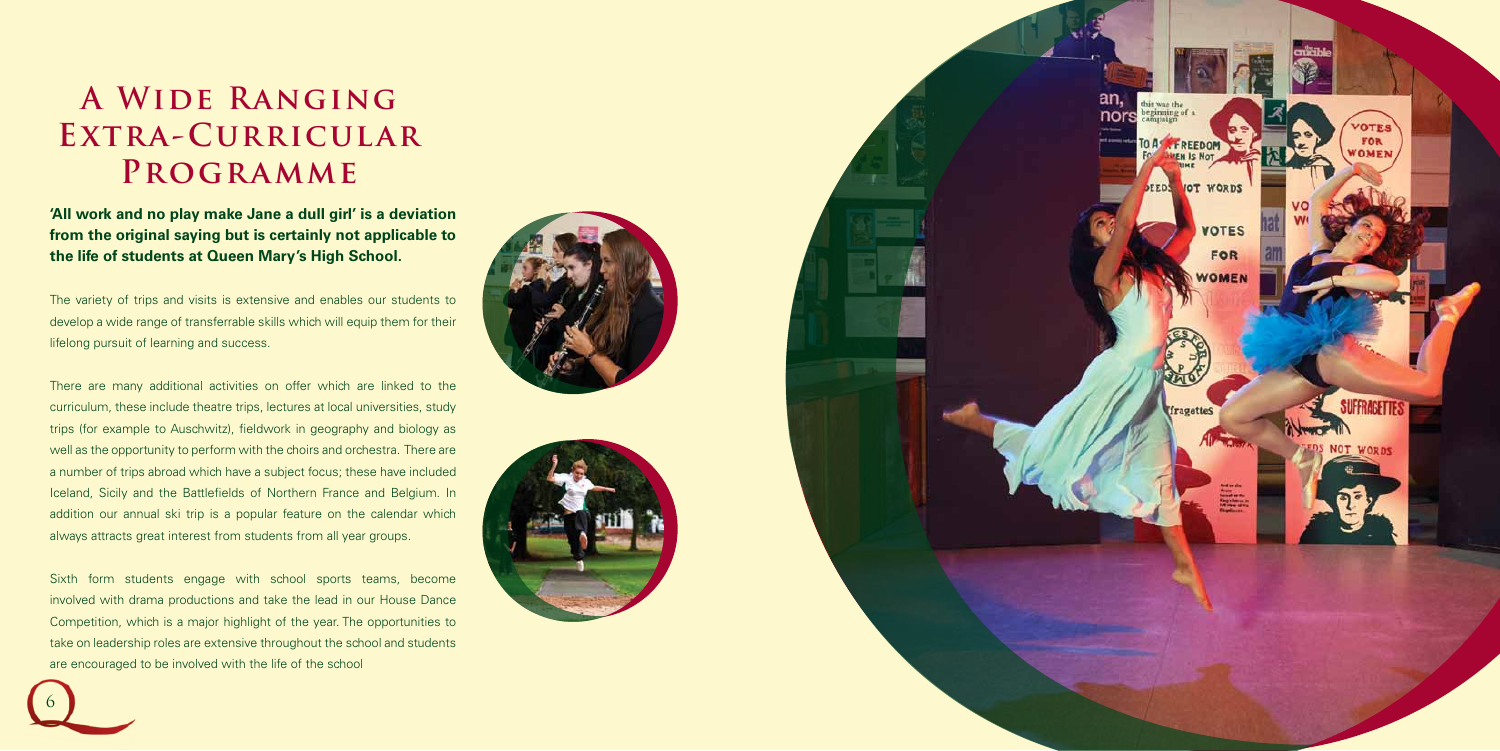

**Our staff are highly talented and have the ability to ensure that our students can excel. We have a blend of experience and innovation which makes sure that the learning experiences are not only creative but also focussed on the various assessment processes that are** 

**in place.**

We ensure that staff skills remain at the forefront of innovative educational practice so that our students can gain greatest benefit from their classroom experience.

Both teaching and support staff are committed to ensuring that our students are assisted in achieving of their very best, as well as maintaining excellent communication systems and ensuring that all students' needs are met.







### **High quality and committed STAFF**

Our extensive extra-curricular programme is a testament to the commitment of staff who are keen to extend their provision well beyond their teaching role. We are grateful to them as they continue to give above and beyond expectations and to enrich the experience of our students.